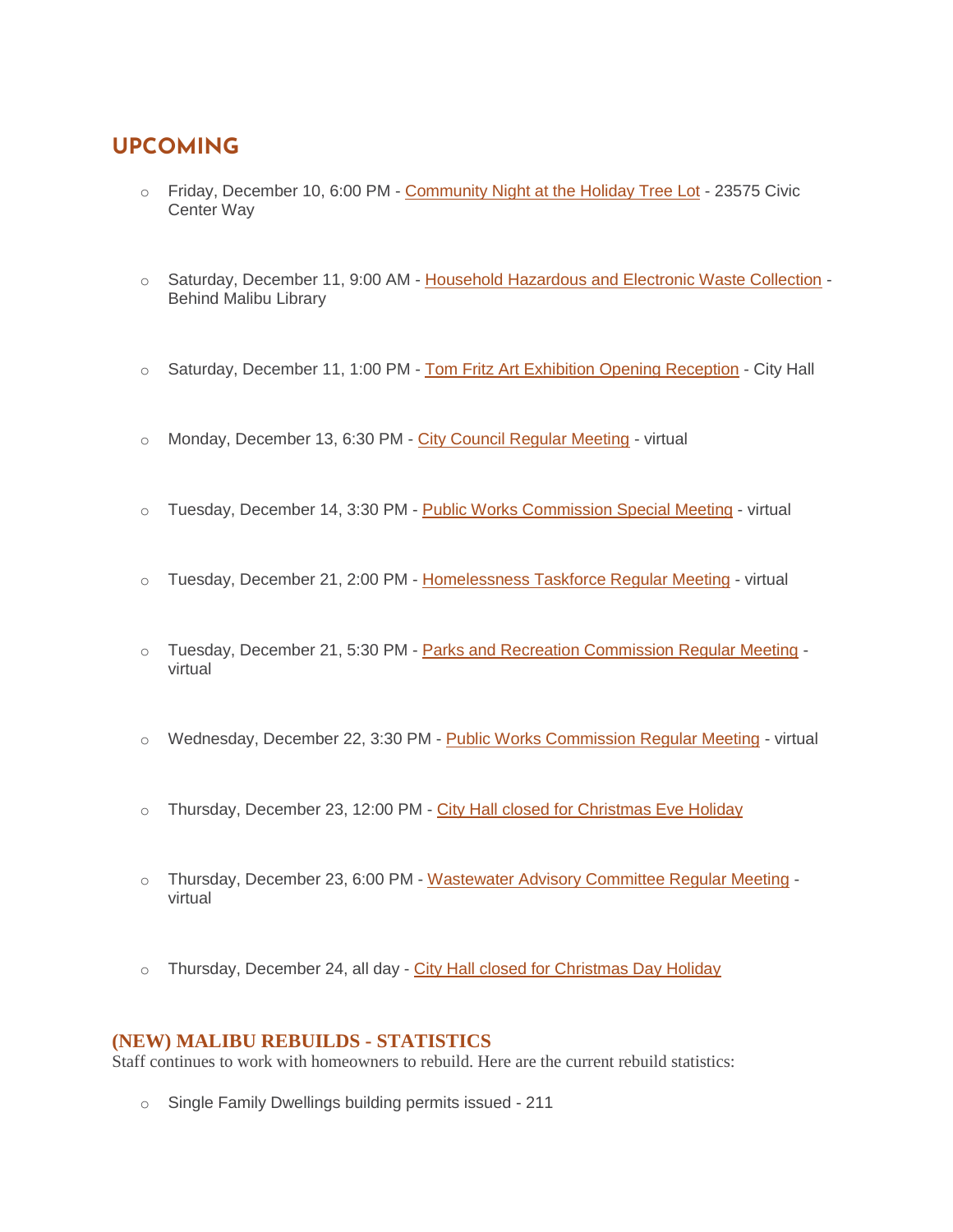- $\circ$  Single Family Dwellings complete 62
- o Multifamily building permits issued 18 units
- o Multifamily building units complete- 12 units

## **CITY HALL OPEN TO THE PUBLIC - PUBLIC COUNTER HOURS**

City Hall remains open to serve the public during the COVID pandemic, though certain public counters have reduced hours of operation. Appointments are not necessary but can be made on the [webpage](https://www.malibucity.org/appointments) or by phone.

**ENVIRONMENTAL SUSTAINABILITY DEPARTMENT -** Appointments: 310-456-2489, ext. x390 Permits: Monday through Friday, 8:00 AM -12:00 PM, and 1:30 PM – 4:30 PM for walk-ins and appointments. Other times by appointment only.

**Building Plan Check:** Tuesday and Thursday, 8:00 AM -12:00 PM, for walk-ins and appointments. Other times by appointment only.

**Environmental Health:** Tuesday and Thursday, 8:00 AM -12:00 PM, for walk-ins and appointments. Other times by appointment only.

**Geology/Coastal:** Tuesday and Wednesday 8:00 AM - 12:00 PM, for walk-ins and appointments. Other times by appointment only.

**PUBLIC WORKS DEPARTMENT -** Call for appointments: 310-456-2489, ext. 391

**PLANNING DEPARTMENT -** General information: 310-456-2489, ext. 485 **Public Counter:** Monday through Friday, 8:00 AM - 12:00 PM for walk-ins. Other times by appointment only.

**Biology Counter:** Tuesdays, 9:00 AM -11:00 AM. Other times by appointment only. Make an appointment for a planning submittal [using the Online Appointment Scheduler.](https://veribook.com/ew.jsp?cpUserId=659551&cpAlias=QgCTkHtyWk1971&mobileSupport=true) For details on Planning Counter services, [see the In-Person & E-Services Guide.](https://www.malibucity.org/DocumentCenter/View/28354/Planning-In-Person--E-Services-Guide?bidId=)

#### **(NEW) CITY COUNCIL MAKES THE REPORT OF THE INVESTIGATION INTO ALLEGATIONS OF CITY CORRUPTION AVAILABLE TO THE PUBLIC**

During the November 30, 2021 Council meeting, the Malibu City Council voted unanimously to make the report of the findings of the investigation into former Councilmember Jefferson Wagner's allegations of corruption available to the public. The report stated that the investigation did not find corruption or wrongdoing. The report can be viewed at: [www.MalibuCity.org/WagnerAffidavitReport.](http://www.malibucity.org/WagnerAffidavitReport) The cover letter to Mayor Grisanti accompanying the report can be viewed at: [www.MalibuCity.org/WagnerAffidavitLetter.](http://www.malibucity.org/WagnerAffidavitLetter) Additional materials will be released as they become available.

## **CITY COUNCIL EXTENDS FEE WAIVERS ON WOOLSEY FIRE ANNIVERSARY TO HELP RESIDENTS REBUILD**

On November 8, the anniversary of the worst wildfire in the City's history, the City Council voted to extend the permit fee waivers the Council enacted to help residents rebuild homes destroyed during the Woolsey Fire. The deadline was extended for another 18 months. All required Planning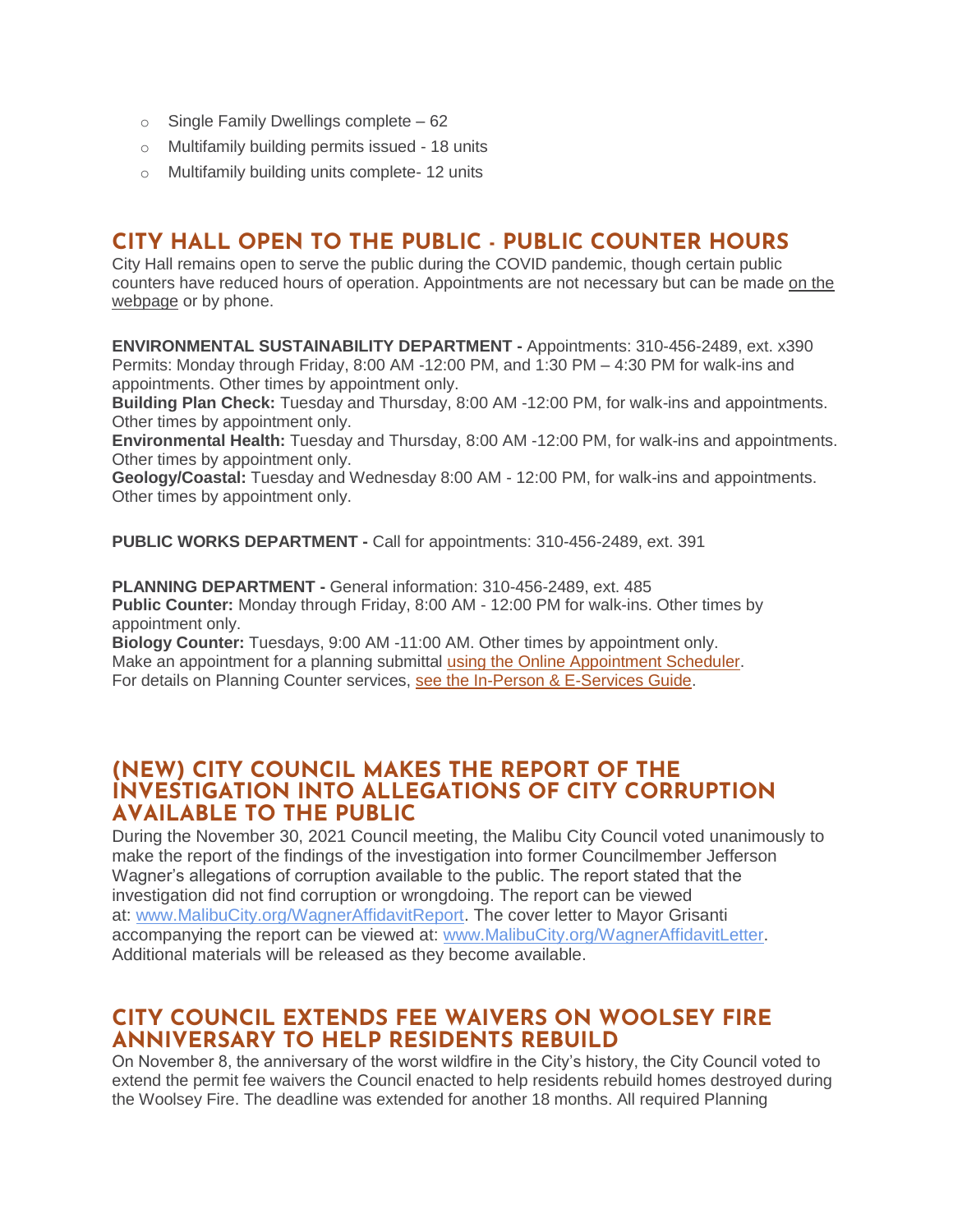Department applications for a project must be deemed complete by June 30, 2023. All required building permits must be pulled by December 30, 2023. Fees will not be waived after December 30, 2023. The City's Rebuild website and forms have been updated and are available [on the Rebuild](http://malibucity.org/RebuildFees)  [website.](http://malibucity.org/RebuildFees) The City Council has made Woolsey Fire rebuilding its top priority after ensuring public safety starting in the Fiscal Year 2019-2020 Budget, and has voted every year to extend the fee waivers, which now account for a total of approximately \$5 million in Woolsey rebuild assistance. To date, 56 homes destroyed during the fire have been rebuilt and their owners received their Certificate of Occupancy to be able to move in, and 317 homes have been approved by the Planning Department for rebuilding. [See the complete press release.](https://www.malibucity.org/CivicAlerts.aspx?AID=1372)

## **MALIBU REBUILDS - PLANNING CONSULTATIONS AND REBUILD RESOURCES**

The Fire Rebuild team is available Monday through Friday at City Hall for complimentary oneon-one consultations about any fire rebuild project. Contact Aakash Shah at [ashah@malibucity.org](mailto:ashah@malibucity.org) to set an appointment for phone or online meeting. For ideas about how to get started with your project, as well as numerous handouts, forms and resources, visit the Rebuild [webpage.](https://www.malibucity.org/901/Malibu-Rebuilds)

# **(NEW) COVID-19 RESPONSE UPDATE**

City staff continues to monitor and respond to the pandemic by participating in regular briefings and conference calls with partner agencies and issuing alerts and notifications regarding changes to the situation. On December 8, Los Angeles County Department of Public Health (LADPH) confirmed 15 new deaths and 1,718 new cases of COVID-19. Other key updates from [the County's COVID-19](http://publichealth.lacounty.gov/media/coronavirus/data/index.htm)  [Dashboard](http://publichealth.lacounty.gov/media/coronavirus/data/index.htm) as of December 8, 2021 include the following:

- $\circ$  745 confirmed positive cases and 12 deaths in the City of Malibu to date
- o 1,541,886 confirmed cases and 27,288 deaths in LA County to date
- o 667 current hospitalizations in LA County, an increase of 17 since October 26

## **(NEW) LIVE FUEL MOISTURE & FIRE CONDITIONS UPDATE - LFM 74%, SIGNIFICANT RAIN EXPECTED NEXT WEEK**

As of November 18, Live Fuel Moisture (LFM) in the Santa Monica Mountains is at 74%, up from 61% two weeks earlier. While this is a strong improvement for fire conditions, the Santa Monica Mountains still have a buildup of dry, dead fuel that could post a wildfire threat when aligned with strong wind, low humidity or topography. Our region is moving into what appears will be a colder, wetter cycle, with a storm expected to bring significant rainfall on Monday and Tuesday, December 13 and 14.

The City tracks LFM as an important part of determining current fire conditions for our community. LFM is the percentage of water content to dry matter in live vegetation. LFM can be as high as 200%, and 60% and below is considered critical and can cause extreme wildfire behavior. The Los Angeles County Fire Department Forestry Division conducts sampling approximately every two weeks and [posts the results on their website.](https://fire.lacounty.gov/fire-weather-danger) For current and forecast fire weather conditions and warnings for the Malibu area, visit the [National Weather Service, Los Angeles/Oxnard website](https://www.weather.gov/lox/) (type "Malibu" or "90265" in the search box).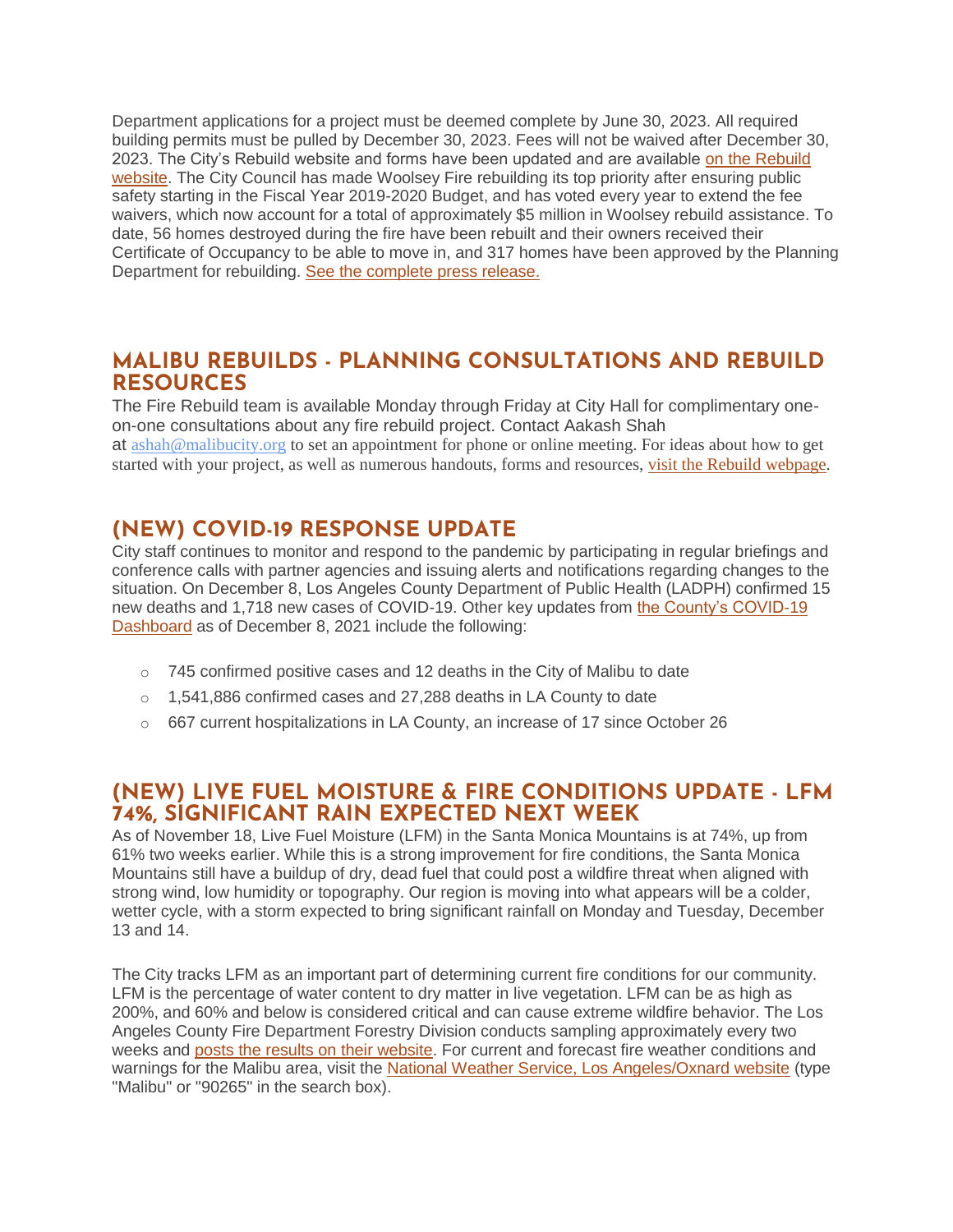## **(NEW) WINTER STORM PREPAREDNESS - SIGNIFICANT RAIN EXPECTED IN MALIBU EARLY NEXT WEEK**

The National Weather Service (NWS) forecasts multiple storms to bring significant rain to Southern California, including Malibu Monday, December 13 through Tuesday, December 14. NWS forecasts widespread moderate to heavy rain (1-3 inches, and 3-5 inches in mountains). Hazards could include possible debris flows in recent burn areas; hazardous driving conditions due to flooding, mud, rocks and debris in the roadway, high wind and low visibility; possible thunderstorms; possible power outages and traffic signal outages due to trees and branches falling onto power lines. The storm may bring a small craft advisory due to wind and waves. Beaches hazards could include high surf, rip currents, beach erosion and flooding, storm debris in the water. The LA County Dept. of Public Health advises the public to avoid contact with ocean water near discharging rivers, creeks and storm drains within 72 hours of significant rainfall due to high levels of bacteria and pollution. See more winter storm preparedness tips and updates on conditions on the website at [www.MalibuCity.org/WinterStorm.](https://www.malibucity.org/WinterStorm)

City and County Public Works crews and Caltrans will be monitoring PCH and canyon roads in Malibu for hazards and using bladetrucks to keep the roadways free of rocks and debris, checking and clearing drainage culverts and storm drains, and pre-placing equipment.

Sandbags are available at Los Angeles County Fire Stations. Call stations to find out if filled sandbags and sand are available. To search for sandbag locations in LA County use the LA County Department of Public Works [sandbag locator.](https://pw.lacounty.gov/dsg/sandbags/)

For more information, [visit NWS Los Angeles/Oxnard](https://www.weather.gov/lox/) and search for "90265" or "Malibu." To sign up for weather, beach or emergency alerts via text or email from the City of Malibu, [visit the webpage,](http://www.malibucity.org/News) scroll down to "Alert Center," and choose the alerts you wish to receive.

## **(NEW) PSPS POWER OUTAGE PREPAREDNESS TRAINING FOR SENIORS AND AT-RISK ADULTS, DECEMBER 14 AND JANUARY 13**

The City will provide free virtual trainings to help seniors and at-risk adults be prepared for Public Safety Power Shutoffs (PSPS) on Tuesday, December 14, 3:30 PM and Thursday, January 13, 2022 at 3:30 PM. A free backup battery is available to participating Malibu residents who complete the training, a quiz and provide a copy of their photo ID. Limit one per household. The training is open to all, but the backup batteries are available only to residents who live within city limits. [RSVP online for](http://malibusafety.eventbrite.com/)  [this free virtual training.](http://malibusafety.eventbrite.com/) If you have any questions or would like to schedule training for you neighborhood or community group, please email [publicsafety@malibcity.org.](mailto:publicsafety@malibcity.org)

## **(NEW) VIDEO AND REPORT ON SCE PUBLIC SAFETY POWER SHUTOFFS (PSPS) OVER THANKSGIVING HOLIDAY**

Video is available of the presentation given by a representative from Southern California Edison (SCE) to the City Council during the November 30 virtual Council meeting about the Public Safety Power Shutoffs (PSPS) that SCE implemented during the Red Flag fire conditions before and during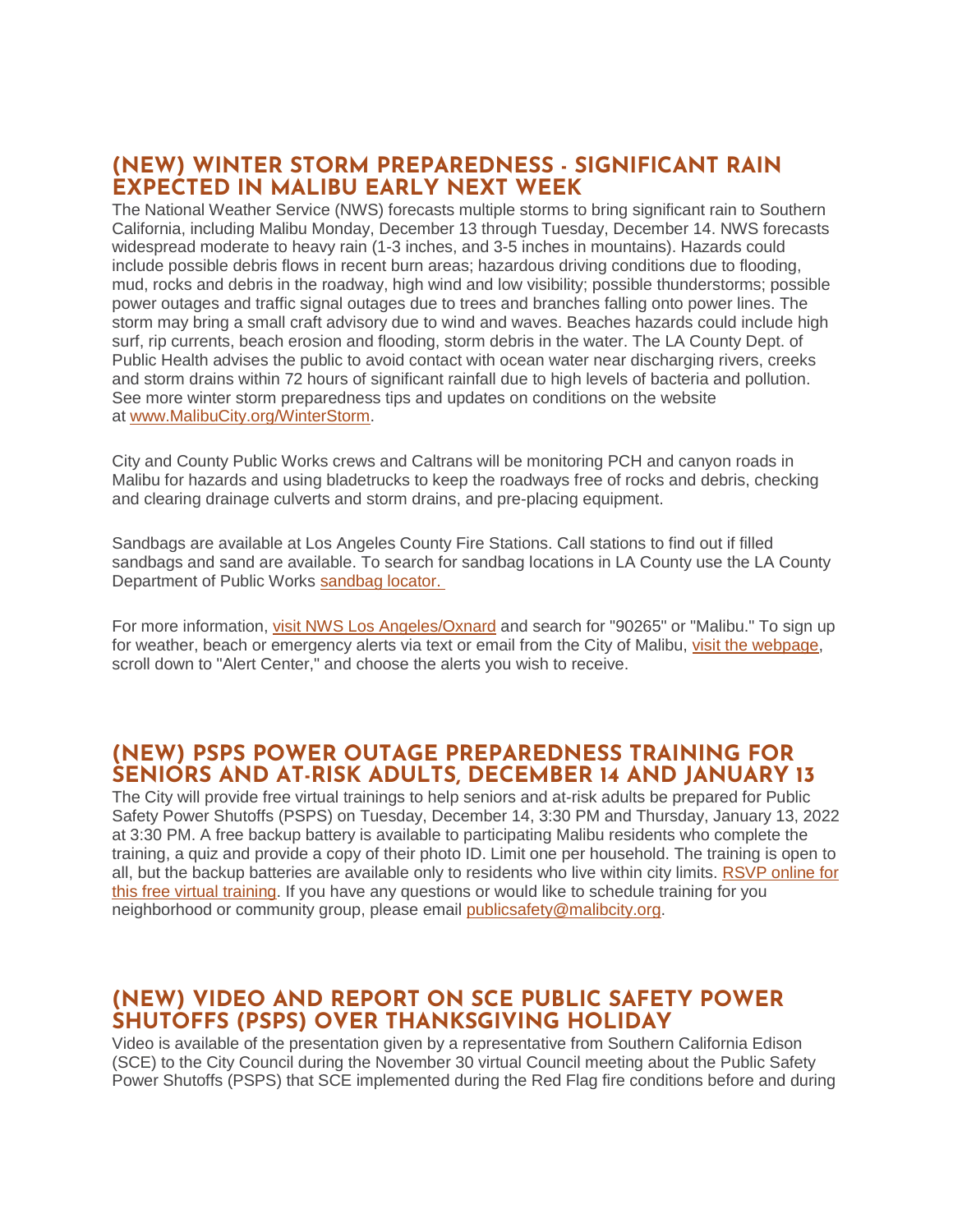the Thanksgiving holiday to prevent its equipment from starting fires. [Watch the video.](https://www.youtube.com/watch?v=PyuTSMaZHxY&t=4004s) See the City's [report on the Red Flag fire conditions and the power outage, and the incident response.](https://www.malibucity.org/CivicAlerts.aspx?AID=1381)

#### **(NEW) PROGRESS UPDATE ON HAZARD TREE REMOVAL PROGRAM**

The City' Fire Hazard Tree Removal Program continues in to its second month. The new grantfunded program is part of the City's efforts to help homeowners be better prepared for and protect their homes and properties from wildfires, and reduce fire hazards throughout the community. So far, the program has removed: 6 large dead pine trees, 4 large dead pepper trees, 2 dead Sycamore trees, 16 dead Ficus trees, 13 dead Sequoia trees and 8 dead Eucalyptus trees. [Watch a video of](https://www.youtube.com/watch?v=MfC8dHCsnGs)  [hazard trees being removed in Malibu.](https://www.youtube.com/watch?v=MfC8dHCsnGs)

During last week's powerful Santa Anna wind event, three tress identified for removal were blown over. Due to strong interest in the program and the high number of hazard trees already identified, not all tree removal requests can be fulfilled under the current grant funding. However, all of the trees identified through the program are being prioritized based on risk, so that the most hazardous trees will be removed. Trees identified as hazards may also be removed by the homeowners at their own cost at any time. For more information, [visit the webpage.](https://malibucity.org/1072/Hazard-Tree-Removal)

#### **(NEW) EFFORTS TO ADDRESS HOMELESSNESS**

Public Safety staff and members of the City's Homelessness Working Group and Homelessness Task Force visited the Tiny Home Village in Wilmington, CA on December 9. While there are no proposals for a tiny house village in Malibu, the group wanted to gain a better understanding how this transitional housing strategy works as part of an overall effort to learn about all strategies that are being used to address homelessness. The tour was hosted by the Office of LA City Councilmember Joe Buscaino and the on-site service provider, The Salvation Army. The tour provided an opportunity to learn how the Tiny Home Village operates and how any impacts on the surrounding community are managed and mitigated.

#### **HOME WILDFIRE HARDENING SEMINAR AVAILABLE TO VIEW ONLINE**

[You can watch video of the Fire Safety Liaison's Home Wildfire Hardening Assessment](https://www.youtube.com/watch?v=vft8JoeJckY) service online. The video instructs residents about the dangers of flying embers that can rain down on a home and property during a wildfire, a leading cause of homes igniting and burning down during wildfires like the Woolsey Fire. If these embers land in receptive fuels or become lodged in something easily ignited on or near a house, like dry wood decking and fencing, dead vegetation, lawn furniture or uncovered attic vents, the home can burn down. The seminar demonstrated the simple and often inexpensive ways residents can harden and protect their homes and other structures against the threat of flying embers ahead of time.

#### **SCHEDULE YOUR HOME WILDFIRE HARDENING ASSESSMENT**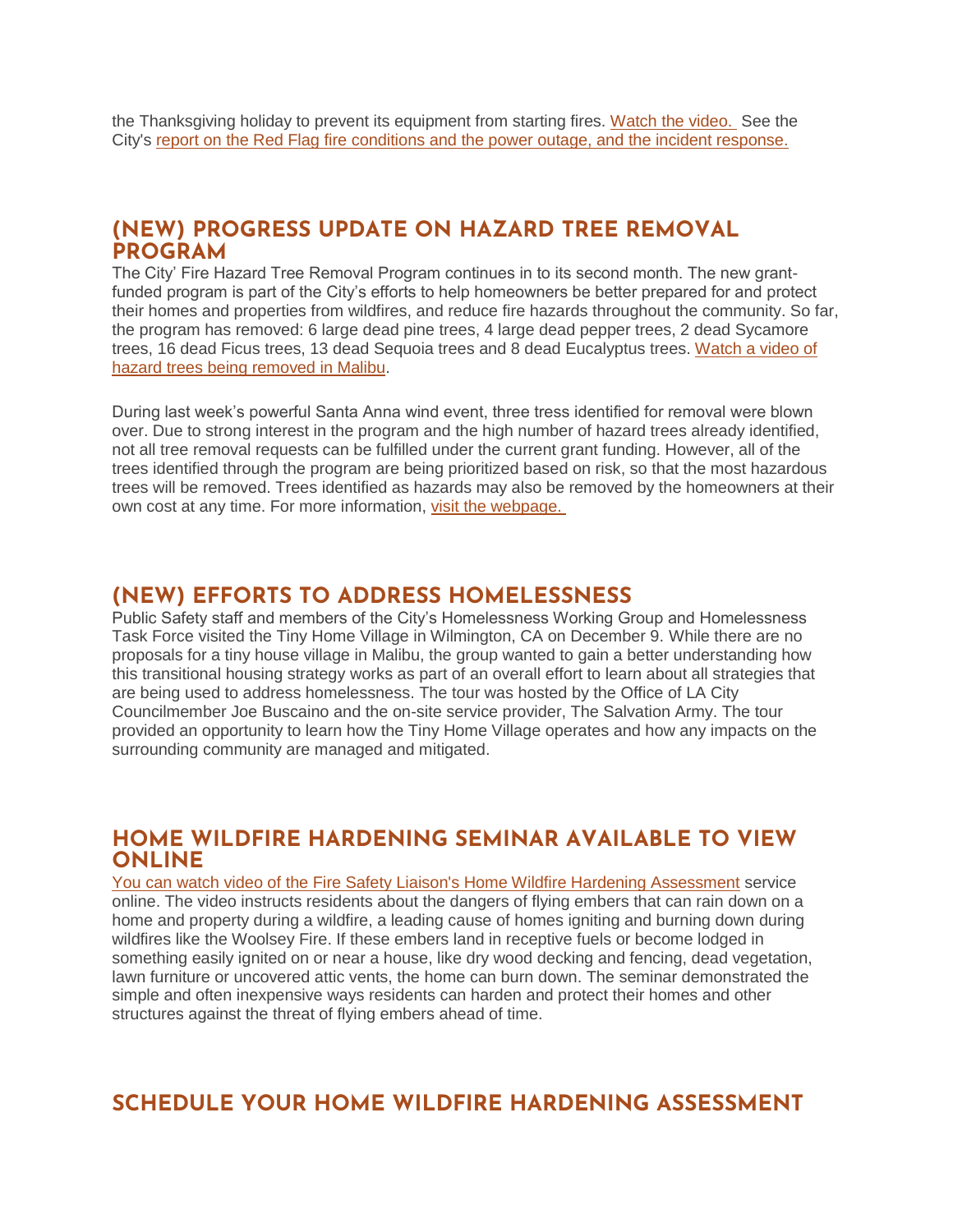The City continues to offer its no-cost Home Ignition Zone Assessment Program for homeowners. The Fire Liaisons will visit your home and give you a checklist of simple, often inexpensive steps you can take to harden your home against flying embers, a major cause of homes igniting during winddriven wildfires like the Woolsey Fire. To schedule an appointment or for help with wildfire preparedness, email [Firesafety@malibucity.org](mailto:Firesafety@malibucity.org) or call 310-456-2489, ext. 387 or [visit the Fire Safety](https://www.malibucity.org/952/Fire-Safety)  [webpage.](https://www.malibucity.org/952/Fire-Safety)

## **(NEW) DARK SKY ORDINANCE HEARING DECEMBER 13**

The Planning Commission, per the City Council direction on September 27, held a public hearing on November 1 to consider amending the compliance deadlines of the Dark Sky Ordinance. The Commission recommended the Council approve a staggered schedule to achieve compliance as follows: March 30, 2022 for development within commercial zoning districts, June 15, 2022 for development within an institutional zoning district, and October 15, 2022 for development within residential zoning districts. On September 27, when the Council initiated the amendment proceedings, it initially proposed all zoning districts to come into compliance by October 15, 2022. The City Council will hold a virtual public hearing on this matter on December 13, 2021. The staff report will be available online prior to the hearing. For more information about the ordinance, [visit the project webpage.](https://www.malibucity.org/705/Dark-Sky-Ordinance)

## **(NEW) DRAFT HOUSING ELEMENT UPDATE HEARING JANUARY 10**

A City Council public hearing to consider the Housing Element Update is tentatively scheduled for January 10, 2022. On November 15, the Planning Commission held a public hearing and recommended the City Council adopt the 2021-2029 update of the City of Malibu General Plan Housing Element which establishes and implements specific goals, policies and objectives relative to the provision of housing for all income levels consistent with the state housing element law. For more information [visit the Housing Element webpage.](https://www.malibucity.org/housingelement)

## **(NEW) MALIBU INN MOTEL PROJECT POSTPONED TO JANUARY 11**

The Planning Commission public hearing on the Malibu Inn Motel project environmental document and project entitlements has been postponed to a Special Planning Commission meeting on Tuesday, January 11 at 6:30 PM. The January 11 staff report will be [available on the website](https://www.malibucity.org/agendacenter) prior to the meeting. Based on the required entitlements and because no code amendments are required, the project only requires a hearing before Planning Commission. The project is subject to a local appeal period and is within the appeal jurisdiction of the California Coastal Commission. If the project is not appealed, the Planning Commission's decision will be final. For more information about the project, [visit the webpage.](https://www.malibucity.org/810/Malibu-Inn-Motel)

## **(NEW) RYOKAN PROJECT PUBLIC COMMENT PERIOD THROUGH JANUARY 3**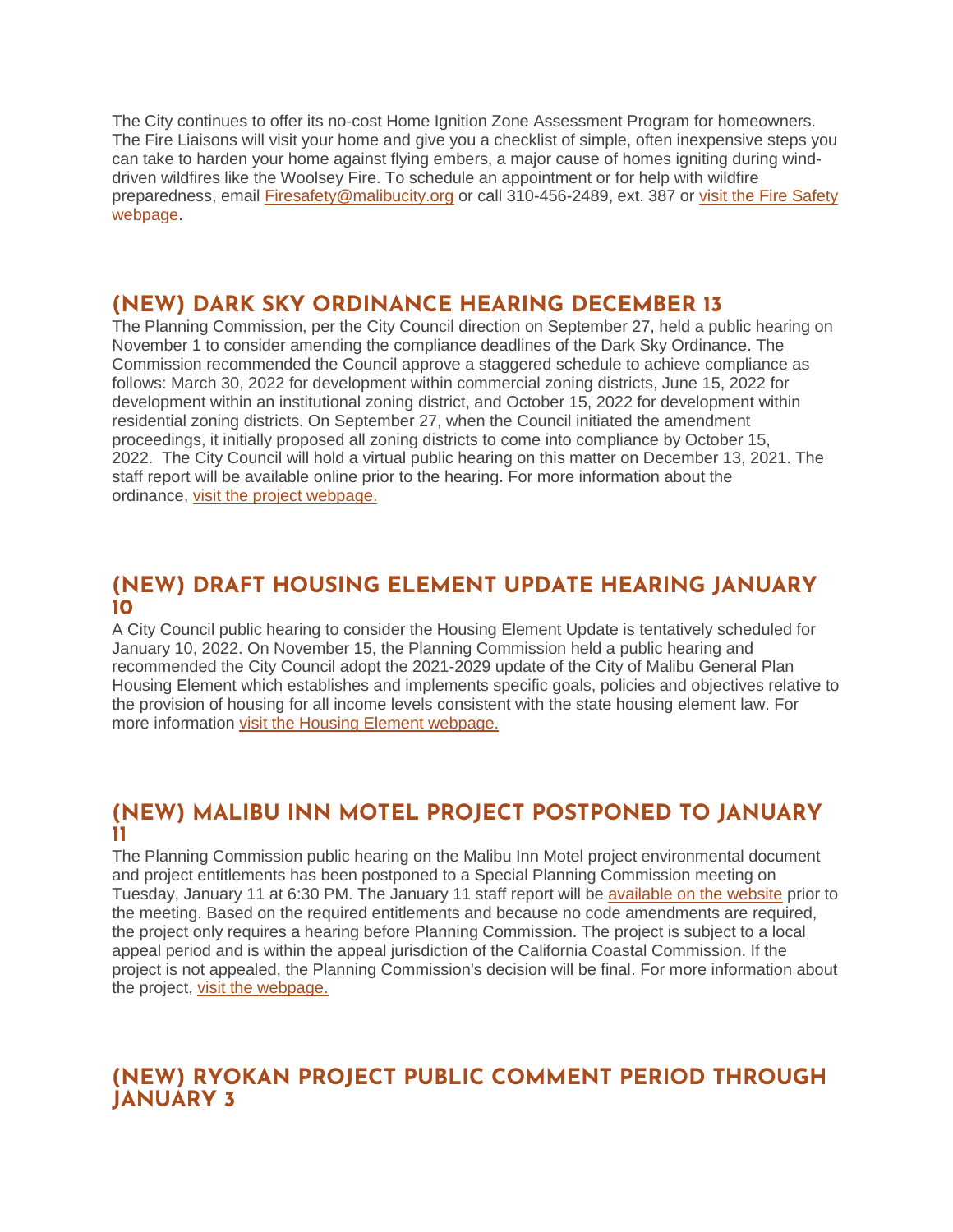The 30-day public comment period for the proposed Ryokan project is from December 2, 2021 through January 3, 2022. On December 2, 2021, the Malibu Planning Department issued [an](https://malibucity.org/DocumentCenter/View/29025/Administrative-Draft-Initial-Study_22752_22762-PCH-Revised-211116)  [environmental document](https://malibucity.org/DocumentCenter/View/29025/Administrative-Draft-Initial-Study_22752_22762-PCH-Revised-211116) and a [Notice of Intent to Adopt a Negative Declaration](https://malibucity.org/DocumentCenter/View/29024/Notice-of-Intent) for the Ryokan Project located at 22752 and 22762 PCH. The Ryokan Project consists of a General Plan, Zoning Map and Local Coastal Program mapping amendments from Community Commercial to Community Visitor-Serving-Two for the existing Ryokan Hotel (22752 PCH) and Tide Pool building (22762 PCH), Conditional Use Permit for the conversion of the existing non-conforming uses to a bed and breakfast inn, and a lot tie to maintain the two parcels together. A Planning Commission hearing to consider the project has not been scheduled. Due to the code amendments associated with the project, public hearings before the City Council and California Coastal Commission are required. City staff reports will be available online https://malibucity.org/agendacenter prior to the meetings. For more information, or to submit comments during the comment period, contact Adrian Fernandez, Assistant Planning Director, at 310-456-2489, ext. 482, or at [AFernandez@malibucity.org.](mailto:AFernandez@malibucity.org)

## **(NEW) LA COUNTY HHW/E-WASTE DRIVE-THRU COLLECTION, DECEMBER 11**

Malibu residents can drop off used motor oil, paint, household chemicals, batteries and used electronics at the LA County HHW/E-Waste collection on Saturday, December, 9:00 AM to 3:00 PM at the Malibu Library [\(23519 W. Civic Center Way\)](https://goo.gl/maps/VVJYkuYksYjcxz6X8). The drop-off site is behind the library. **Please note that the collection event at City Hall on December 18 has been cancelled.** All attendees must wear a mask and remain in their vehicles with windows closed for COVID-19 safety. For more information, including a list of accepted materials, visit [the webpage.](https://www.malibucity.org/Calendar.aspx?EID=1630&month=12&year=2021&day=11&calType=0)

## **(NEW) HOLIDAY TREE RECYCLING STARTING DECEMBER 27**

Malibu residents can drop off holiday trees to be recycled December 27, 2021 through January 10, 2022 at the Chili Cookoff Lot [\(23575 Civic Center Way\)](https://goo.gl/maps/rcbnKbCCd25gmBZx5) 8:00 AM to 4:00 PM, Monday through Friday, and 9:00 AM to 4:00 PM Saturdays and Sundays. The lot will closed at 11:00 AM on December 30, and will be closed all day on December 31 and January 1. This is a self-serve event. Please do not leave trees on the ground or outside the gate. For more information, visit the [webpage.](https://www.malibucity.org/Calendar.aspx?EID=5620)

## **(NEW) VIDEO ABOUT MALIBU'S NEW ORGANIC RECYCLING PROGRAM**

The City of Malibu has launched a mandatory organic waste recycling program to help Malibu businesses and residents reduce their carbon footprint and the impacts of climate change, and to meet state requirements. To understand the environmental impacts of organic waste and how to properly recycle it, [watch the City's new video.](https://youtu.be/dZGqdZR7TnU) City-permitted haulers will provide specific information about how to sort different materials into the appropriate carts. For resources on composting at home and reducing food waste, [visit the webpage.](http://www.malibucity.org/organics)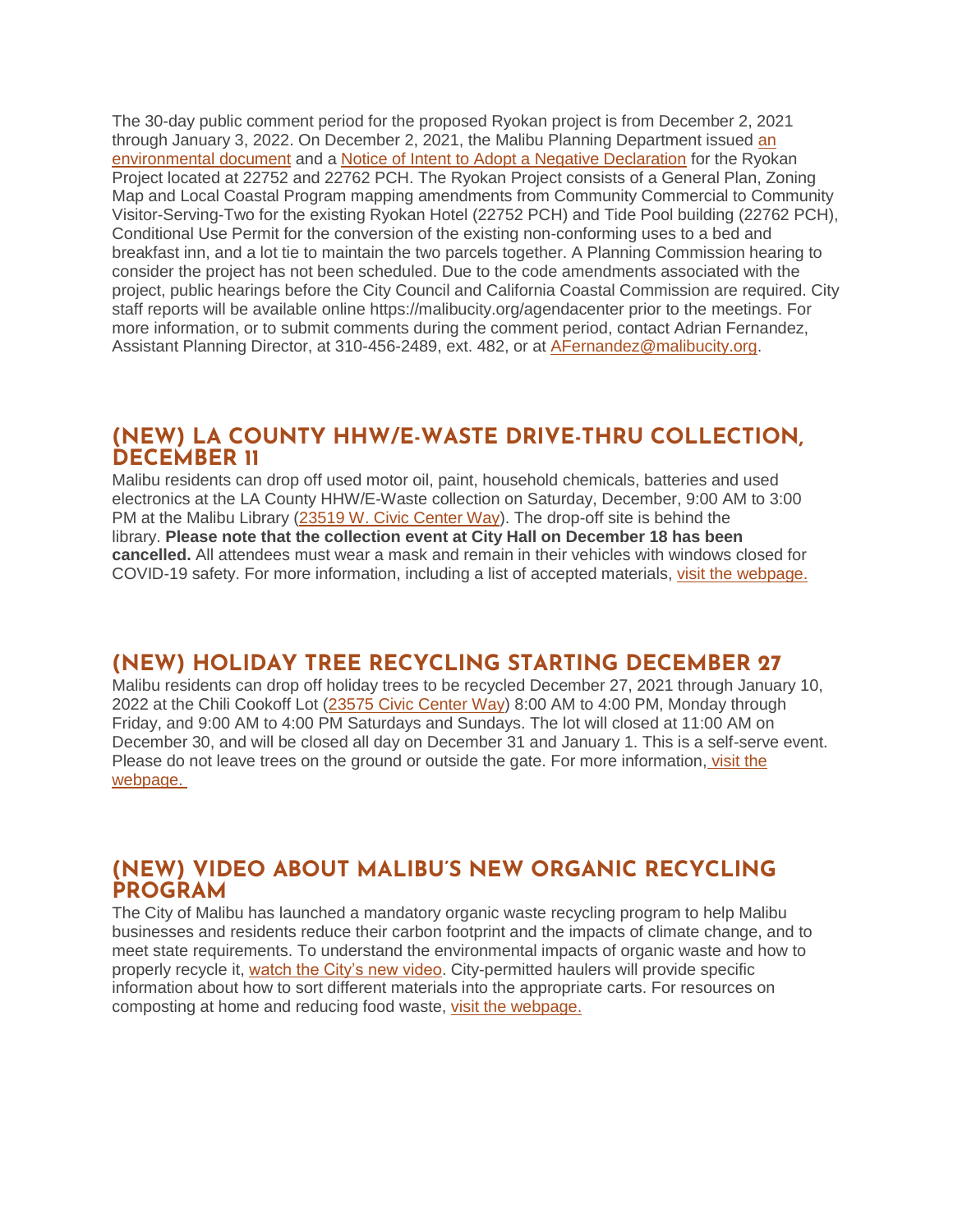## **(NEW) FREE RAIN BARREL PROGRAM**

West Basin Municipal Water District is launching its 2022 free Rain Barrel Program on time for rainy season. Rain barrels, valued at \$80 each, are a great way to save water and reduce stormwater runoff by collecting and reusing rainwater. A rainwater capture feature, such as a rain barrel, is also a requirement for West Basin's grass replacement rebate program, which starts at \$3 per square foot of grass replaced. Malibu residents can register for free home delivery which starts Friday, December 10. [For more information and to sign up, visit the webpage.](https://www.westbasin.org/conservation/conservation-programs/rain-barrels-3) Barrels may also be picked up at a drive-through event on Saturday, January 29, 2022, 8:00 AM – 11:00 AM at Edward C. Little Water Recycling Facility in El Segundo; or Saturday, February 5, 2022, 8:00 AM – 11:00 AM at West Basin Municipal Water District Headquarters in Carson.

## **(NEW) COMMUNITY NIGHT AT THE HOLIDAY TREE LOT, DECEMBER 10**

Join the Community Services Department for Community Night at the Malibu Tree Lot Friday, December 10, 6:00 PM - 9:00 PM at 23575 Civic Center Way, just east of Webb Way. Stop by for a photo opportunity, games and a free gift.

## **(NEW) CITY HALL ART EXHIBITION OPENING RECEPTION, DECEMBER 11**

The Malibu Arts Commission's newest art exhibition, "Deliver Me," opens Monday, December 13, in the Malibu City Gallery. The exhibition features 30 pieces of artwork from world-renowned fine artist Tom Fritz, depicting vintage and race cars. Community members are invited to attend the in-person opening reception at City Hall on Saturday, December 11, 1:00 to 4:00 PM featuring a Q&A with the artist at 2:30 PM, a display of collector cars in the parking lot, and refreshments. The gallery is located inside Malibu City Hall at 23825 Stuart Ranch Road. The exhibition is open to visitors Monday through Friday, 8:00 AM to 4:30 PM. For more information, [visit the Arts Commission](https://malibuartscommission.org/286/Deliver-Me-Tom-Fritz-Art-Exhibition)  [website.](https://malibuartscommission.org/286/Deliver-Me-Tom-Fritz-Art-Exhibition)

## **(NEW) SENIOR CENTER WINTER GIVEAWAY, DECEMBER 17**

The Malibu Senior Center will host its Winter Giveaway on Friday, December 17, 10:00 AM to 12:00 PM at Malibu Bluffs Park, [located at PCH and Malibu Canyon Road.](https://goo.gl/maps/6Am83gqj39Fh3FPm8) Participants will receive a winter-themed gift bag including a mug, hot chocolate, cozy socks, a holiday potholder and an oven mitt. To RSVP, please call 310-456-2489, ext. 357.

## **(NEW) MALIBU BLUFFS PARK MULTIPURPOSE FIELD CLOSED DECEMBER 13 - FEBRUARY 2**

The Multipurpose Field at Malibu Bluffs Park will be closed for its bi-annual rest and renovation Monday, December 13 through February 2. The rest and renovation play an important part in keeping the field in safe and playable condition throughout the year. The park's other facilities will remain open.